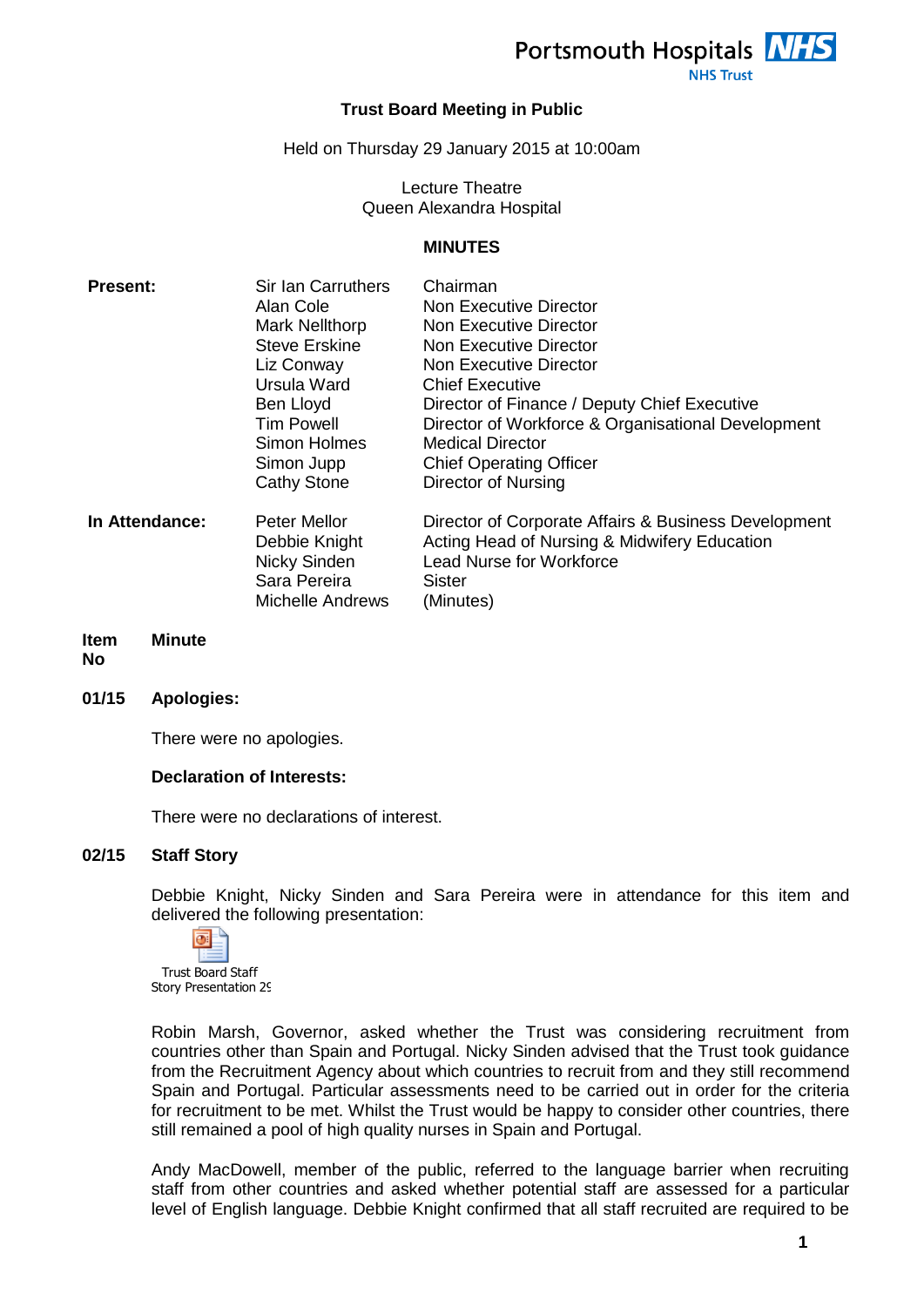at least a level 7 competency in order to be appointed.

Steve Erskine asked whether there was a risk that our staff might be head hunted from other countries due to the skills and experience that they have. Nicky Sinden felt that British and EU nurses would always be attractive to other countries however there is no increase in the number of our staff who are emigrating. Debbie Knight felt that the key to retaining staff is the opportunities and support offered here at this Trust. The Chief Executive agreed and felt that the organisation offers many benefits such as support, values and opportunities which makes it an attractive place to work.

### **03/15 Minutes of the Last Meeting – 27 November 2014**

The minutes of the last meeting were approved as a true and accurate record with the exception of one change:

**Page 6:** Liz Conway explained that she had not been a patient however was referring to somebody else's positive experience.

### **04/15 Matters Arising/Summary of Agreed Actions**

The one action on the grid had been completed.

### **05/15 Notification of Any Other Business**

There were no items of any other business.

### **06/15 Chairman's Opening Remarks**

The Chairman reflected on the position of the Trust during the last month. Demand for unscheduled care continued with pressure on flow throughout the organisation. Although demand on the Trust continued, he was confident that once patients were seen, the care and treatment provided was of high quality. He thanked the staff for their continued efforts in providing safe and effective care whilst working under extreme pressure.

The unscheduled care and flow problem across the Trust had impacted on a number of elective procedures which had needed to be cancelled as a consequence. There are clear plans in place to recover this position as soon as possible.

Preparation for the forthcoming CQC inspection continued. The public are encouraged to attend the CQC Listening Event on 10 February to share their views and experiences about the Trust.

The NHS '5 Year Forward View' had been issued along with 'View Into Action' guidance and the Trust will review it own strategy with these in mind. There are 3 main focusses for the Trust:

- Operational performance
- CQC inspection
- Planning for the future.

### **07/15 Chief Executive's Report**

This report was noted by the Board. The Chief Executive drew attention to particular areas of her report:

- NHS '5 Year Forward View' the whole local health system is committed to working together to develop an infrastructure which meets the needs of the local population.
- Demands of an ageing population consideration needs to be given about the delivery of healthcare and other ways of service delivery to copy with the increasing demands of an ageing population.
- Staff engagement Listening into Action continues to be a huge success across the organisation. Once the Trust reaches its 2 year anniversary for Listening into Action,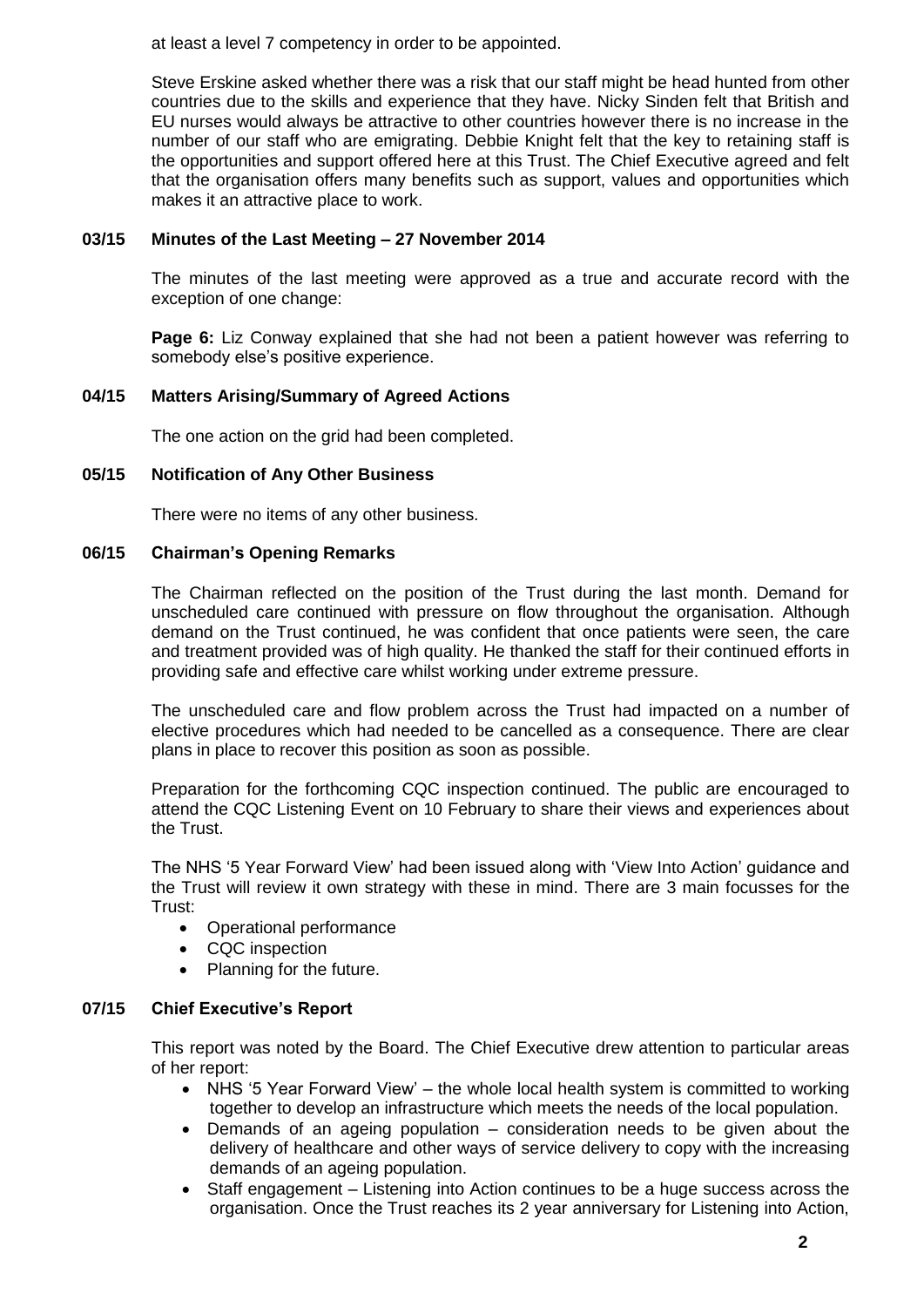a formal appraisal of its success will be undertaken. Another 2 events have recently been held:

- o Bands 1-5 communication
- o Patient safety
- Team Brief the presentation slides had been included with this report as it highlights some of the good work being undertaken by the CSC's.
- Research and Development a large grant has been received by the Trust to run a national Cardiology study.
- Unscheduled Care The sheer volume of attendances in ED has resulted in a number of ambulance delays. The Trust is working very closely with South Central Ambulance Service to ensure that patients are managed safely.

### **08/15 Integrated Performance Report**

### **Quality**

The Director of Nursing drew attention to those areas of exception:

- Pressure ulcers 1 patient with an avoidable grade 3 pressure ulcer in December. The year to date position is 23 patients with avoidable pressure ulcers against an improvement trajectory of 21. All cases have been reviewed, along with the availability of tissue viability equipment, to ensure that each patient has the right plan of care with the right equipment at the right time. There has been an increase in the number of patients admitted with existing tissue viability issues.
- Falls 2 patient falls reported in December have been confirmed as causing moderate harm. The year to date position is 27 patient harm events, as a result of a fall, against an improvement trajectory of 24.
- C.Difficile 1 case of hospital acquired C.Difficile was reported in December which puts the Trusts year to date position at 32 patients against a trajectory of 22. The Trust continues to review its cleaning and use of antibiotic and has recently changed the disinfectant used. A local C.Difficile Forum has been established to discuss as a local system.

Mark Nellthorp was concerned at the increasing number of patient moves occurring during the night. The Director of Nursing agreed that it was a concern and confirmed that a lot was being done to address the issue however it was directly linked to the unscheduled care and patient flow issues across the Trust. She advised that there is a cohort of patients who have been identified that should not be moved and these patients were never moved, unless clinically necessary.

Steve Erskine noted that the number of complaints had reduced again for the second month, however the number of PALS contacts had increased. He asked whether there was any correlation. The Director of Nursing advised that this was similar to the national trend and that there was now an increased presence of PALS in the main entrance which meant that more people were going there for a more instant response as opposed to raising their issue as a formal complaint. The Chief Executive noted that whilst the number of complaints had reduced, the number of plaudits had continued to increase.

### **Operations**

The Chief Operating Officer drew attention to particular areas of the report:

- A&E performance continued to remain a challenge with performance against the improvement trajectory of 90% not achieved. Increased pressure had been seen during the last 6 weeks with, at times, 18 patients awaiting a care space in majors, in addition to the 18 patients already being seen there. Local Community and Social Care partners are all fully committed resulting in a significant reduction in the number of delays of transfers of care.
- RTT all 3 standards were achieved at aggregate level in December, however unscheduled care pressure on elective beds led to both a cancellation and reduction in elective admissions. The Trust is working hard to maintain performance and to reduce the number of patients waiting >35 weeks.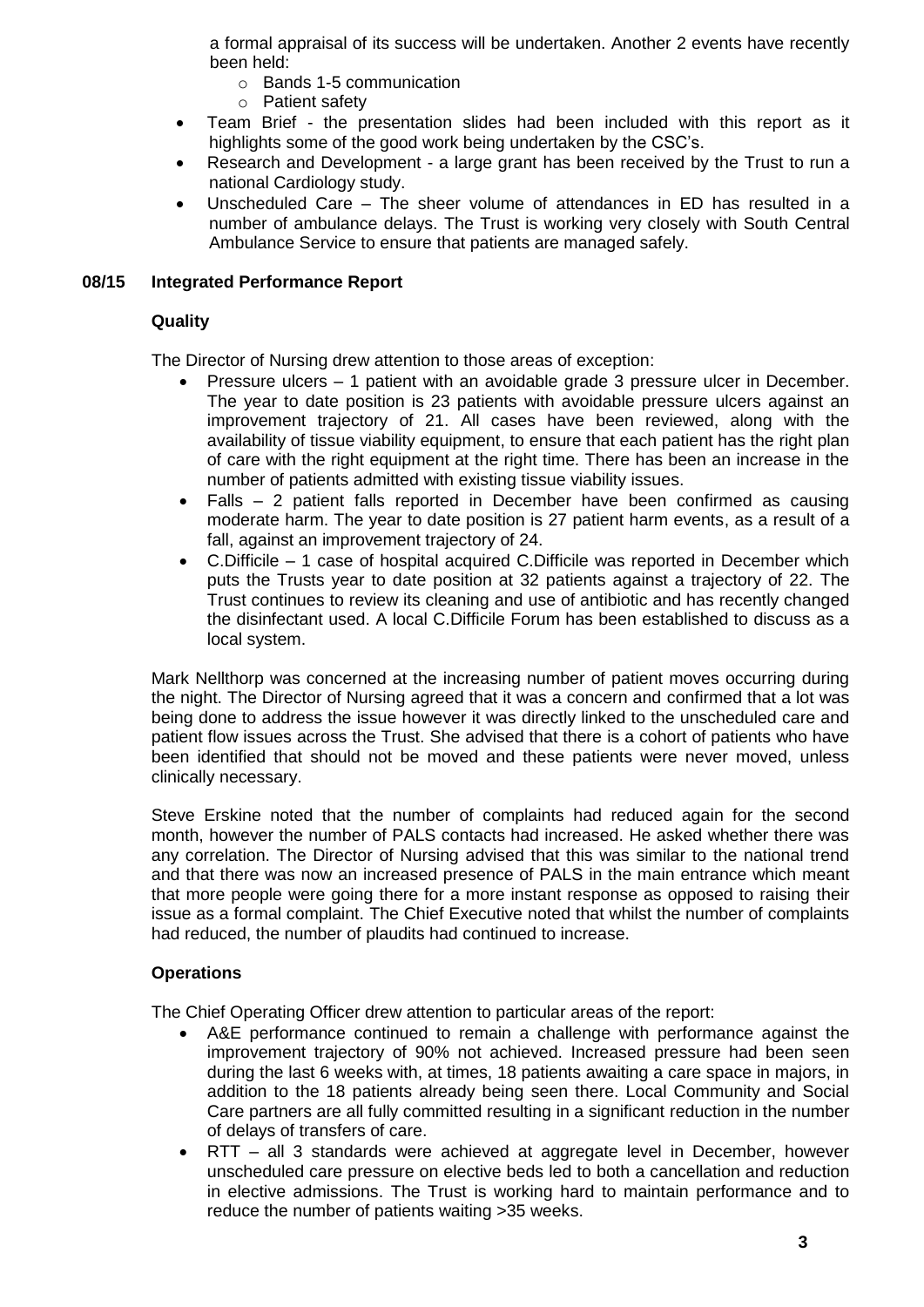- Cancer all 9 standards were achieved for the month of December, however 2 of the standards; 31 day subsequent surgery and 62 day first definitive treatment were not achieved for quarter 3.
- Stroke performance against the target was deteriorating with only 2 of the 4 performance standards achieved. Although performance against the target was deteriorating, the medical treatment of these patients remained high and still above the national average. Some of the reasons for not achieving the targets were due to timings around particular therapies such as Occupational and Physiotherapy. These services are now under the management of the Trust which will enable us to manage the timeliness of these services much more closely.

Liz Conway asked about the number of patients who were medically fit for discharge. The Chief Operating Officer advised that there were 95 patients who were ready for discharge but were awaiting other facilities such as rehabilitation. These cases are not classed as delayed transfers of care as they were awaiting another NHS service.

Liz Conway asked about the volume of work which the Trust was using a private healthcare provider to help clear the Orthopaedic backlog. The Chief Operating Officer confirmed that the Trust only has 15% bed capacity for elective work and that isnt enough to manage the current demand, therefore it was working with other local providers to help meet the demand to ensure patients are seen in a timely fashion. 'Any Qualified Provider' means that the care provided is of high quality, and more often than not, provided by one of the Trust's Surgeons only in a different setting.

Steve Erskine felt that despite the huge pressure the organisation was facing, the staff were totally committed to delivering high quality care. He was pleased to see that as a result, many standards were still being achieved despite the ongoing pressure.

### **Finance**

The Director of Finance reminded that the financial report had been scrutinised in detail at the Finance Committee earlier this week.

He reminded that safety of patients was the top priority of the Trust. The unscheduled care issues and additional associated costs were having a detrimental effect on the Trust's financial position. There had been a reduction in the Trusts income due to a number of elective procedures being cancelled

He highlighted some key areas from the report:

- The financial position remains challenging with a £1m deterioration against plan in December resulting in a cumulative year to date adverse variance against plan of £5.9m.
- A plan to recover the income from the cancelled procedures was underway and was due to conclude during February.
- The Trust was awaiting a decision on a loan application to help the Trust's cash position.
- The Trust was continuing to invest in its capital programme to further improve facilities where needed.
- Business Planning for next year was well underway

Alan Cole advised that the recovery plan to get the financial position back on track had been discussed in detailed at the Finance Committee however, safety and care of the patients would always be the priority.

Steve Erskine noted that the single biggest variance was the Cost Improvement Plans (CIP's) He asked whether the planning process for this coming years CIP's would be more realistic. The Director of Finance advised that the Executive Team had met to discuss the CIP's and were determined to target some more difficult areas as it was believed that these hold the biggest opportunities. The accountability framework was also being strengthened to better manage the Transformation Programme.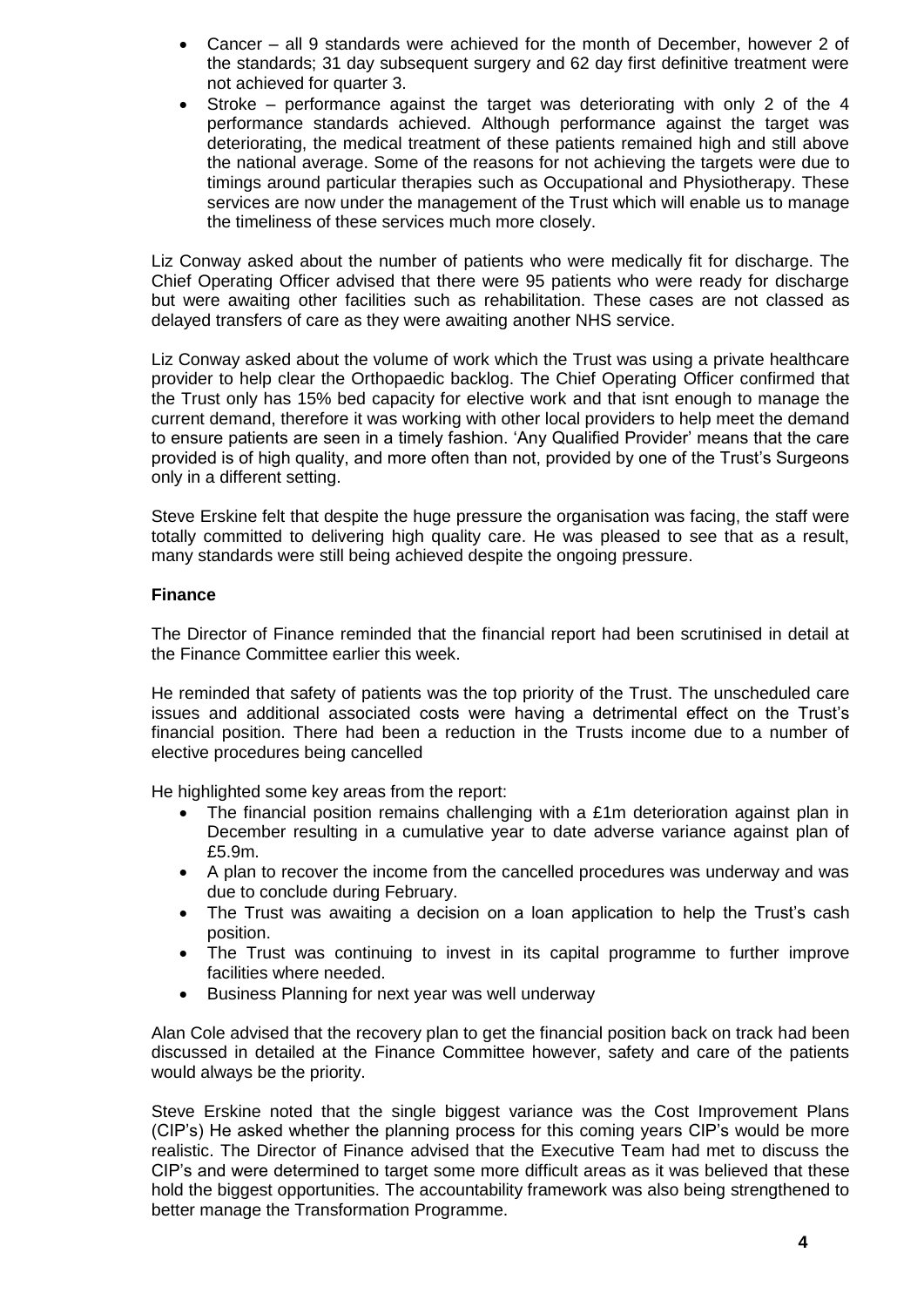### **Workforce**

The Director of Workforce drew attention to particular areas of his report:

- The total workforce decreased by 176 FTE in December.
- Staffing levels were reported at 97.2% against planned requirements for December. Ongoing pressure on Health Education England about the numbers of nurse commissioned.
- Appraisal compliance increased to 84.6% in December but some CSC's are still below the target. There was a direct link between the unscheduled care pressures being faced by some CSC's and their appraisals rates. There was also some concern about retention of staff in those areas due to the ongoing pressure.
- Sick absence increased to 3.7% in November which was expected due to the element of seasonality.
- Flu vaccination rate at 59.5% which although is much lower than was hoped, was better than the national average. Nationally, a reduction has been seen in the uptake of the flu vaccination.

The Chairman was concerned at the appraisal rates and asked how those staff in pressured areas who had not yet been appraised would be given the opportunity to do so. The Director of Workforce advised that the CSC management teams had been challenged about this at the recent Performance Reviews. He also clarified that 75% of those appraisals that had expired in the last 3 months, and had therefore not been outstanding for long.

The Board noted the Workforce CQUIN quarter 3 report which had been circulated by email.

### **09/15 Quarterly Quality Report**

The Director of Nursing drew attention to the some of the successes detailed within the report, particularly:

- Dementia
- Maternity Friends and Family Test

She referred to the lessons learnt from patient safety incidents table within Appendix 1. She felt that learning and moving on from these incidents was crucial.

The Medical Director drew attention to the clinical effectiveness section of the report. He referred to some of the highlights from national audit results:

- National Bowel Cancer Audit exceptionally high quality with one of the lowest mortality rates in the country.
- Percutaneous Angioplasty for patients with Myocardial Infarction showing results that indicate a complication rate that is significantly better than the national average.
- Vascular Surgery.
- Orthopaedic Surgery.
- Thyroid Surgery.
- Intensive Care Unit continues to have very good results in terms of mortality

The only audit causing disappointment was the Stroke Audit but he reminded the Board that the outcome for patients was still very good.

A discussion ensued about the SNAP audit around stroke which included a whole new range of parameters. The new data released has shown an improvement for the Trust. He reminded that an improvement plan was being overseen by the Stroke Project Board.

### **10/15 Self Certification**

The Director of Corporate Affairs and Business Development presented the Self Certification to the Board, seeking approval for the Chairman and Chief Executive to sign it off prior to submission to the Trust Development Agency at the end of the month.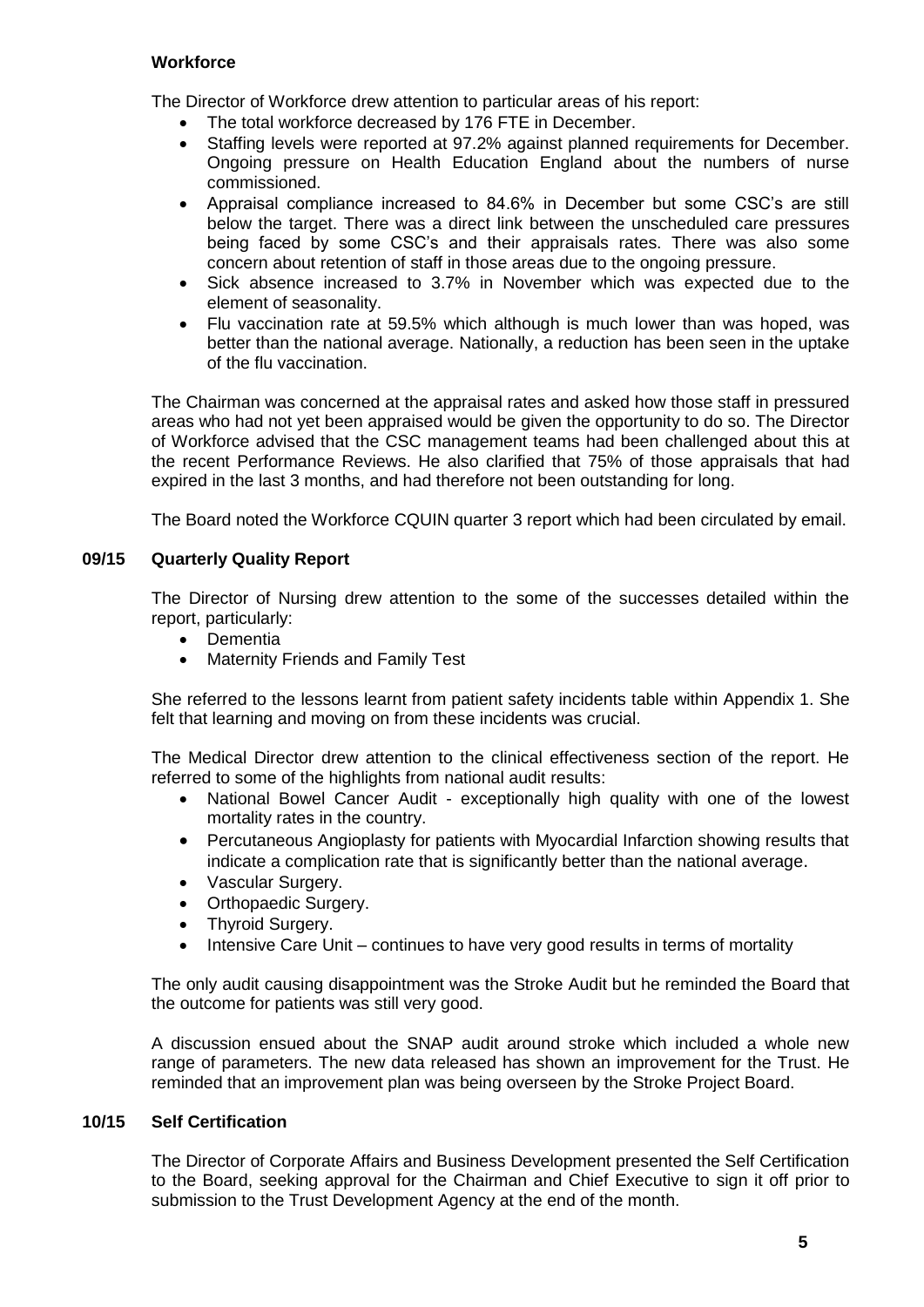He drew attention to Board statement 10, highlighting the non-compliance for A&E performance. Board statement 11 around IG toolkit remained as a risk on the return.

The Board discussed Board statement 13 and it was agreed to remove the narrative about Fit and Proper Persons Test until the Chairman had seen and was assured that each Board member was compliant.

The Self Certification was approved by the Board for submission to the TDA.

### **11/15 Assurance Framework**

The Director of Nursing drew attention to the risks within the Board Assurance Framework and asked that the Board assure itself that these were the correct risks currently facing the organisation.

#### **12/15 Governance & Quality Committee Terms of Reference**

The Governance & Quality Committee Terms of Reference had been updated and ratified by the Committee and now required ratification by the Trust Board.

The Board approved the Terms of Reference.

#### **13/15 Audit Committee Terms of Reference**

The Audit Committee Terms of Reference had been updated and ratified by the Committee and now required ratification by the Trust Board.

The Board approved the Terms of Reference.

### **14/15 Finance Committee Terms of Reference**

The Finance Committee Terms of Reference had been updated and ratified by the Committee and now required ratification by the Trust Board.

The Board approved the Terms of Reference.

#### **15/15 Review of Outpatients Administration**

It has been recognised that there is a clear need for an improvement of some of the outpatient administrative processes across the Trust and as a consequence a Project Group has been established and has identified different areas of concern. A review was undertaken to better understand and quantify the size of the problem. Following that review a number of workstreams have been identified, as detailed in the paper.

A detailed discussion followed about the scope of the project and the action dates to resolve the issues. Liz Conway asked that information be provided detailing the size of the waiting list and how long patients have waited etc. The Director of Corporate Affairs committed to source the information.

### **Action: Director of Corporate Affairs**

Alan Cole felt that more detail needed to be included such as the aspirations of the project and what the outcome would be. He thought that the project group did not meet regularly enough and felt that more pace was needed around this project.

The Chief Executive felt that this project would benefit from being supported by the Trust's Project Management Office to ensure that it gets adequate project support with a clear aim and identified end date. She felt that the project should be considered in the wider context of patient experience and the scope should be expanded to include a review of clinic starts times and the variability of the number of clinics across the Trust etc. She suggested that the Director of Corporate Affairs invite staff, patient and members of the public to a Listening into Action event to ensure that all concerns and shortcomings are identified and to agree on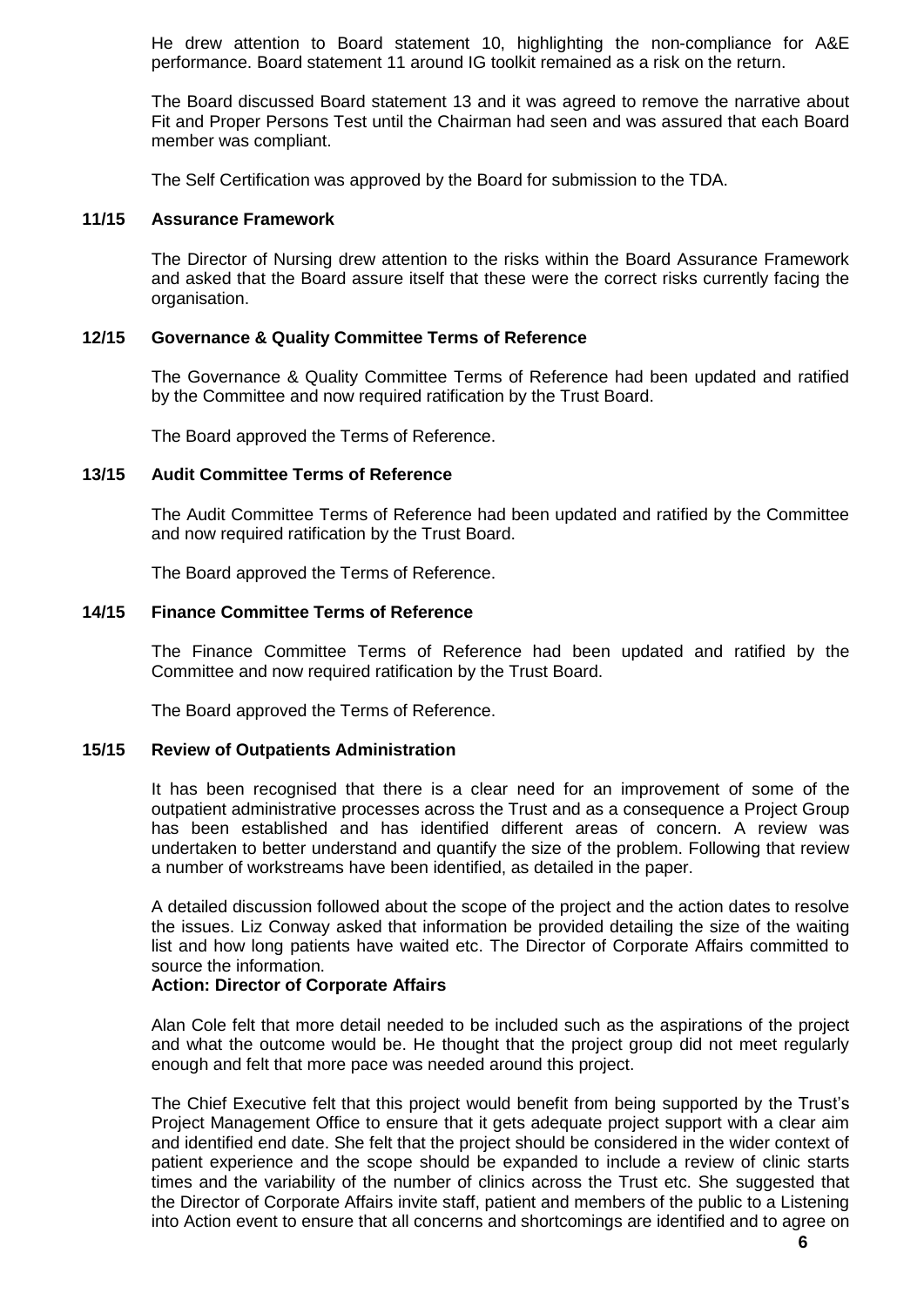### clear outcomes. **Action: Director of Corporate Affairs**

Steve Erskine felt that these issues required significant change not just incremental change; otherwise there was a risk of only delivering a slightly better version of what currently exists.

Mark Nellthorp referred to patient letters and felt that minor changes to a letter should not be underestimated. He suggested that the engagement of an expert be considered to look at the wording and style of our letters. The Director of Corporate Affairs reminded that the PAS system limited the number of characters allowed in each letter.

The Chairman felt that this was a significant issue for the Trust and had a huge impact on the experience of some of the patients using our services. He felt that this project needed to be included in the wider context of patient experience and clinic waiting times etc.

### **16/15 Antimicrobial resistance**

The Medical Director advised that antimicrobial resistance is a growing problem both nationally and internationally. The Trust is taking steps to manage the anticipated problem.

There are new groups of bacteria's which are becoming resistant to antibiotics yet there have been no new class of antibiotics developed since 1987.

The Trust is seeing increasing cases of antibiotic resistance month on month. The biggest problem is Carbapenemase Producing Enterobacter (CPE's) as it is resistant to everything.

All renal patients transferred to this hospital from any other are screened for 3 main infections:

- Carbapenemase producing enterobacter (CPE)
- Extended spectrum beta-lactamase producing organisms (ESBL's)
- Vancomycin resistant Enterococci (VRE's)

The number of isolation facilities in high risk areas needed to reviewed. The Board agreed.

Alan Cole asked about the timeliness of responses to screening. The Medical Director advised that investment was needed in new equipment as it would result in a much more rapid response. Ideally patients should be isolated until the outcome is known.

Mark Nellthorp asked whether it would be better practice for the patients to be screened by the hospital they are leaving before they are transferred. The Medical Director advised that the patient transfer cannot often be delayed and it is therefore the responsibility of the receiving hospital to undertake the screening.

### **17/15 Duty of Candour and Fit & Proper Persons Test**

The Director of Workforce advised that from 27 November 2014 all NHS Trusts were required by the Health and Social Care Act 2008 to demonstrate that all Directors must:

- be of good character openness, honesty and integrity.
- Have the qualifications, skills and experience necessary for the position being offered.
- Not have been responsible for any misconduct or mismanagement in the course of any employment with a CQC registered provider.
- Not be prohibited from holding the relevant position under any other law.

The Director of Nursing advised that from 27 November 2014 all NHS Trusts are required by the Health and Social Care Act 2008 to demonstrate compliance with the Duty of Candour requirements.

The Trust incident reporting system (Datix) has been updated to include the requirements of the Regulation for all red and amber patient safety incidents. This provides a clear audit trail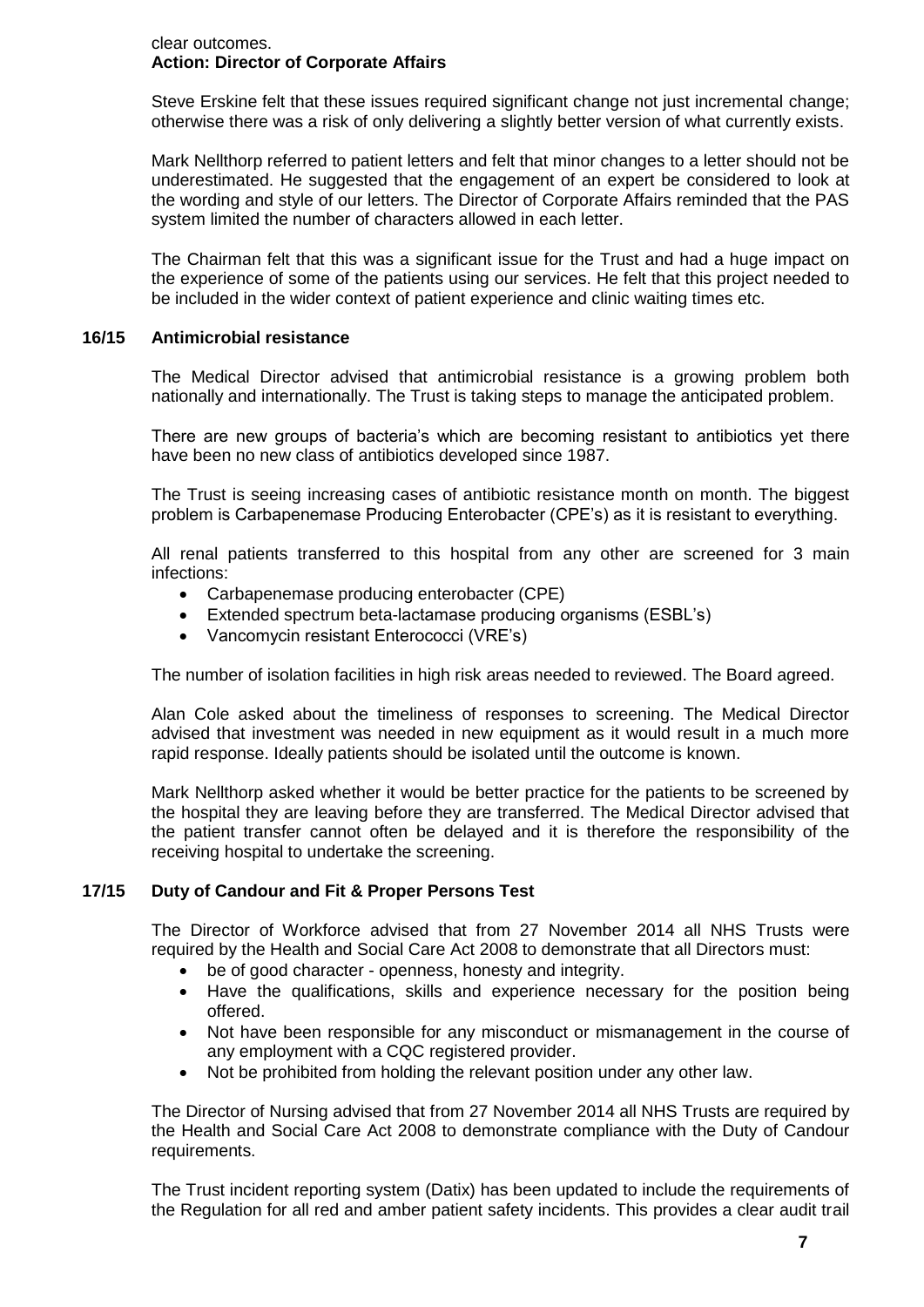of compliance.

Weekly monitoring of compliance is underway and compliance will be reported each month to the Board.

The Board noted and accepted the content of the paper.

## **18/15 Organ Donation Annual Report**

Liz Conway advised that during 2013/14 there had been 10 deceased donors leading to 23 patients being transplanted, having their lives changed and resulting in savings for the healthcare economy. The team continue to work hard to increase the number of donor referrals by working with staff, patients and relatives to educate them. The Organ Donation Committee is looking for new members as some existing members had been in post for more than 4 years.

## **19/15 Audit Committee Forward Planner**

The Board noted this report.

Steve Erskine advised that the Audit Committee had recently met and discussed the following items:

- Update on progress against the draft fire enforcement notices.
- Internal audit reports process of being signed off by the responsible Executive.
- **•** Business Continuity.
- Debt write offs.
- Local Counter Fraud.
- Charitable Funds Annual Report and Accounts.

He presented the Audit Committee Forward Planner and the Internal Audit Progress Report. He asked that the Board look at the Forward Planner and suggest any items that it feels might benefit from the focus of an internal audit plan.

### **20/15 Charitable Funds Update**

The Board noted this report.

During the last month, the expenditure was higher than the income; however there is strict guidance from the Charity Commission that the funds should be spent and not saved. There is £2.5m in the General Fund.

### **21/15 Non Executive Directors' Report**

Alan Cole reported back from the CQC Steering Group. He also referenced a recent Patient Safety Walkabout which he had attended and was very impressed by the staff and the attention given to the patient Boards at the entrance to each ward.

Liz Conway referenced a Patient Safety Walkabout she had recently attended and was pleased to report that every patient spoken to was very complimentary about the staff and the care received.

Liz Conway advised that she had recently attended the LiA event around patient safety. She was very impressed by how engaged and open the staff were to talk about the values and culture of the organisation.

Mark Nellthorp referenced the employee of the month which was displayed in the main atrium. He advised that the current employee of the month was a receptionist who had received excellent feedback. He felt that it was important to remember that a team comprises of a whole range of people, who all impact on the patients and visitors.